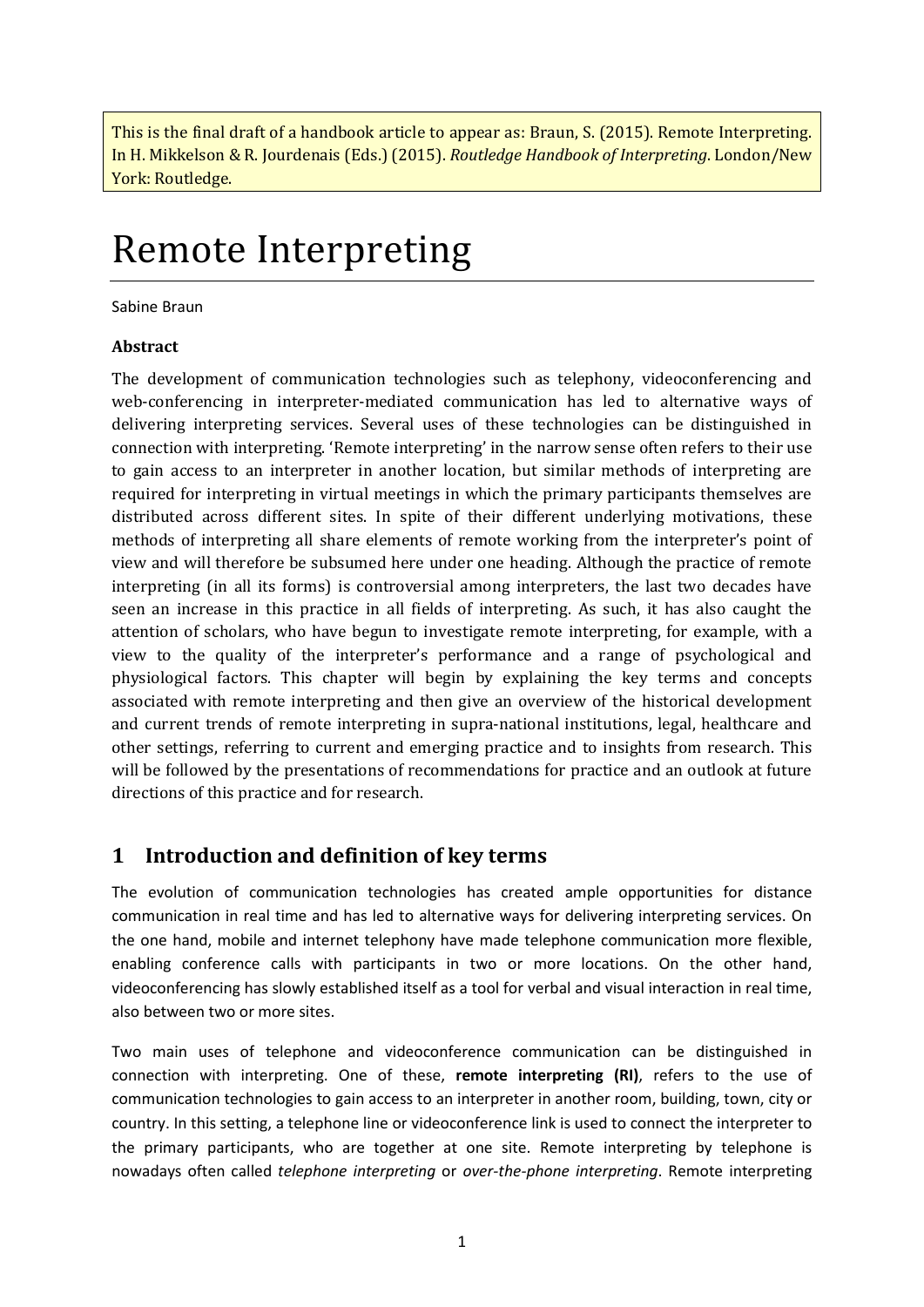by videoconference is often simply called *remote interpreting* when it refers to spoken-language interpreting. In sign-language interpreting, the term *video remote interpreting* has established itself. Remote interpreting is best described as a method of delivering interpreting. It has been used for simultaneous, consecutive and dialogue interpreting.

A similar method is required for interpreting in a telephone call or videoconference between parties at different sites who do not share the same language, i.e. for interpreter-mediated telephone or videoconference communication, but in this setting, the interpreter is either co-located with one of the parties or at a separate site. The latter configuration leads to a three-way telephone or videoconference connection. The method of interpreting required in this setting can be termed **teleconference interpreting** to cover both telephone and videoconference communication. However, the terms *telephone interpreting* and *videoconference interpreting* may also be used here. In relation to sign-language interpreting, the term video relay service is used for this method.

Given the above definitions, the term telephone interpreting emerges as a cover term for remote interpreting via telephone and working in interpreter-mediated telephone calls. However, in this chapter, **telephone-based interpreting** will be used as a cover term to avoid ambiguity. With regard to videoconferencing and interpreting, the cover for term for remote interpreting via videoconference and interpreter-mediated videoconferencing will be **videoconference-based interpreting**.

To return to the difference between remote and teleconference interpreting, it should be noted that these methods or modalities have different underlying motivations, i.e. the use of communication technology to link an interpreter with the primary participants vs. its use to link primary participants at different sites, and that they are not interchangeable. However, both methods overlap to a certain extent, for example in three-way telephone or videoconferences, which can be seen as a combination of remote and teleconference interpreting. Moreover, both share elements of remote working from the interpreter's point of view. Both methods will therefore be discussed in this chapter.

Although Paneth noted in 1957—in what is probably the first reference to remote interpreting—that this was "a very neat and obvious use of interpreters" which "might easily be developed further" (Paneth 1957/2002: 39), the actual development of remote and teleconference interpreting has sparked heated debate among practitioners and interpreting scholars and has raised questions of feasibility and working conditions; but the debate has also been linked to the efficiency of service provision and the sustainability of the interpreting profession. Whilst uptake in traditional conference interpreting has been relatively slow, there is a growing demand for remote and teleconference interpreting in legal, healthcare, business and educational settings, and both methods are used to deliver spoken and sign-language interpreting alike.

## **2 Historical perspectives/developments**

The Australian immigration service is commonly credited with establishing the first service for **telephone-based interpreting**, the Telephone Interpreting Service (TIS), in 1973. In the US and in most Western European countries, such services have been offered since the 1980s and 1990s respectively (Mikkelson 2003). Today, telephone-based interpreting is the business of large and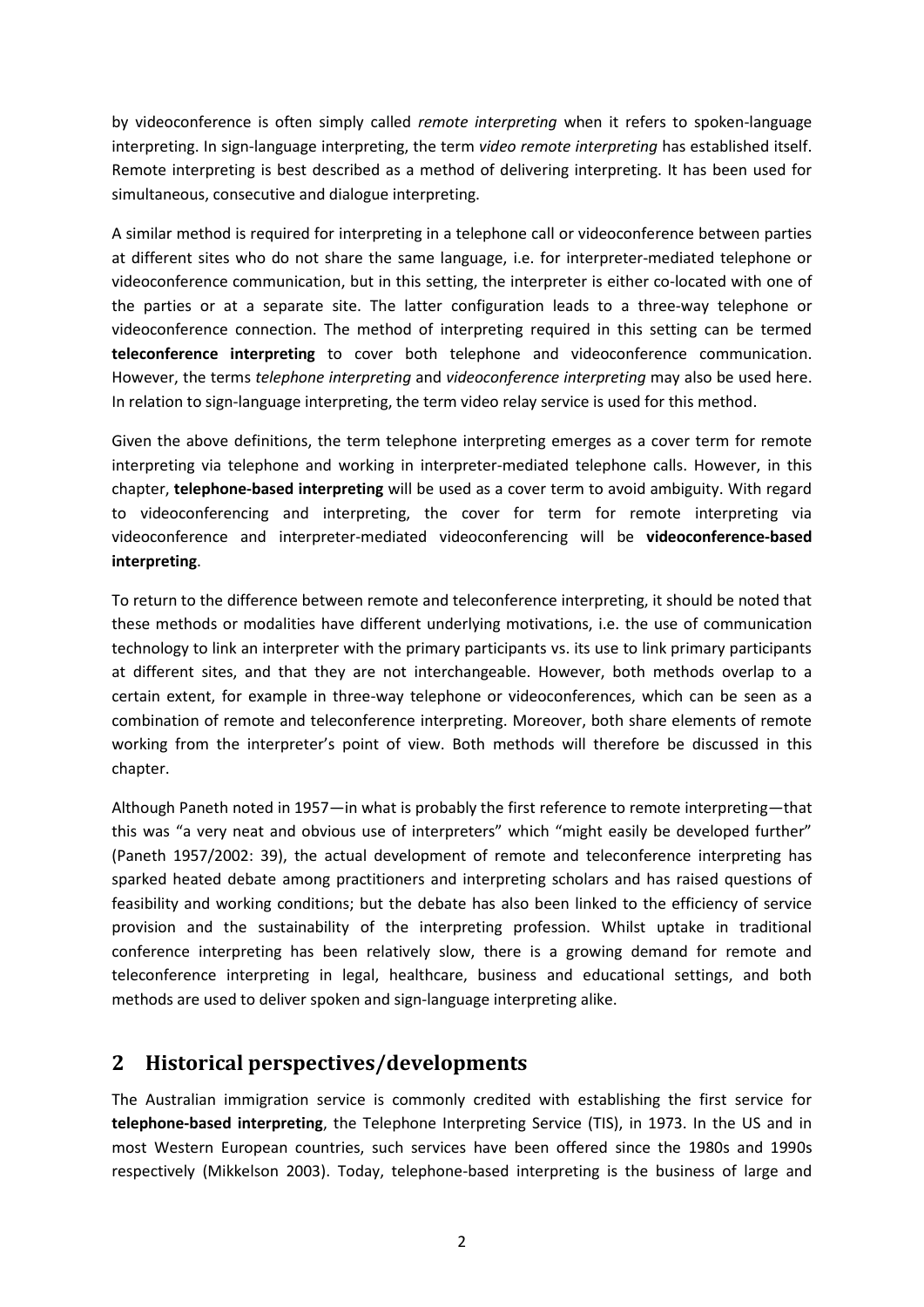mostly private operators who act as agencies between clients and interpreters, but some large hospitals have their own in-house telephone interpreter provision (Angelelli 2004). Telephone-based interpreting is mostly carried out in consecutive mode (see Chapter 6 on consecutive interpreting).

Although some telephone interpreting services are now being replaced by videoconference-based interpreting services, telephone-based interpreting is still a growing market which was worth an estimated US\$994.18 million worldwide in 2011, compared to US\$700 million in 2007, and was expected to grow further by more than 15% per year from 2011 to 2013 (Commonsense Advisory 2011). This is particularly interesting in view of Ozolins' (2011) observation that telephone interpreting services still rely nearly exclusively on the use of landline phones rather than mobile or internet-based connections due to concerns about line quality and confidentiality. Thus, whilst the 'telephony revolution' has fundamentally changed global business communication, leading to a possible increase in the demand for interpreter-mediated telephone conferences, it does not seem to be the driver of the expansion of remote interpreting by telephone. Ozolins believes that it is the fall in call rates, including long-distance rates, following deregulation that has fostered the expansion of telephone-based interpreting.

Another important factor is demand. Based on an analysis of over 1000 instances of telephonebased interpreting, Rosenberg (2007) showed that at the time of his study, the demand for remote interpreting by telephone mainly arose from migration and associated language policies, and that it was most widely used in healthcare settings while interpreting in three-way telephone conversations was more common in the business world. Rosenberg described interpreting in telephone conversations as less problematic than remote interpreting by telephone, as a three-way telephone connection puts the primary participants and the interpreter "on equal footing". However, detailed analyses comparing interpreter-mediated telephone conversations with non-interpreted telephone conversations (Oviatt & Cohen 1992) and face-to-face communication (Wadensjö 1999) identified a number of interactional problems and showed that the interpreters spent considerable effort coordinating the conversation. Rosenberg, in turn, believes that the difficulties of telephone-based interpreting arise more from situational factors and the lack of a shared frame of reference than from inherent difficulties of telephone communication (2007: 75).

Whilst these studies refer to consecutive interpreting, Hornberger *et al.* (1996) conducted an experimental study comparing remote interpreting via telephone connection using the simultaneous mode (see Chapter 5 on simultaneous interpreting) with consecutive on-site interpreting in doctorpatient conversations and found the remote simultaneous delivery to be more complete and more accurate than the onsite consecutive delivery. The interpreters participating in the study preferred consecutive on-site interpreting but thought that the remote simultaneous delivery would be beneficial for doctors and patients. The doctors and patients preferred the remote option.

Ko (2006) and Lee (2007) draw attention to the working conditions of telephone interpreters arguing that the generally high levels of dissatisfaction associated with telephone interpreting partly stem from the working conditions including low remuneration rather than from the use of the technology as such. Lee also highlights advantages that the respondents in her study reported, especially the anonymity of telephone interpreting. Ko reports that experienced telephone interpreters exhibit more positive views.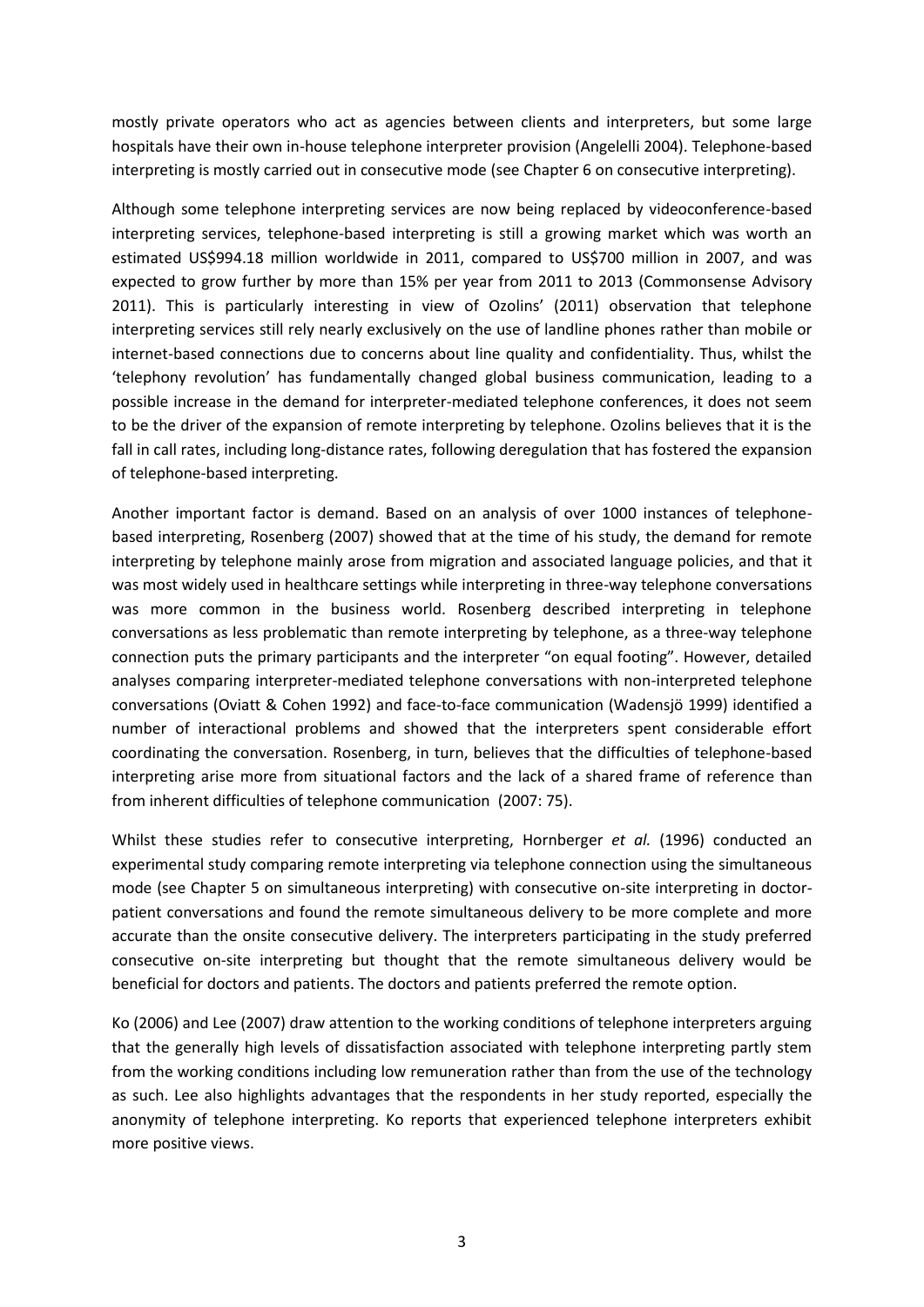With the spread of telephone interpreting, the method has seen improvements in the technology used. Whilst Rosenberg (2007) denounced the inappropriate practice of passing the handset between clients such as a doctor and a patient, to listen to the remotely located interpreter, service users now increasingly make use of speakerphones or dual headset phones.

Kelly (2008) provides a comprehensive overview of the practicalities of telephone interpreting. She cites a number of advantages especially for interpreters who feel disadvantaged by face-to-face interpreting due to race or disability, and advocates specific protocols and training for telephone interpreting. Overall, Kelly paints a positive picture of telephone interpreting. However, as Ozolins (2011) notes, her description mostly refers to the US, where the size of the market and "the particular situation of having Spanish as a majority minority language" (43) has led to a level of sophistication in terms of technology use and logistics that is unlikely to be found in many other countries.

The development of telephone-based interpreting is closely associated with access to public services and is especially wide-spread in healthcare interpreting (see also section 3.3) (see also Chapter 15). By contrast, the development of **videoconference-based interpreting** was originally driven by the interest of supra-national institutions such as the United Nations and the European Union in this method of delivering interpreting services. The earliest documented experiment was organised by the UNESCO in 1976 to test the use of the Symphonie satellite. The experiment linked the UNESCO headquarters in Paris with a conference centre in Nairobi and involved three different methods: remote interpreting by telephone, remote interpreting by video link and interpreting in a videoconference between Paris and Nairobi, with the interpreters being situated in Paris (UNESCO 1976). Similar experiments were organised by the UN later in the 1970s and 1980s (Luccarelli 2011, Mouzourakis 1996). Although reports about these early tests do not always make a clear distinction between remote and teleconference reporting, they indicate that remote interpreting was perceived to be challenging or unacceptable, whilst interpreting in a videoconference link seemed more feasible.

It was, however, remote interpreting that the supra-national institutions were most interested in. When videoconferencing over the Integrated Services Digital Network (ISDN), i.e. digital telephone lines, became available in the 1990s, a series of studies into the feasibility of remote interpreting was organised by various institutions, including the European Telecommunications Standard Institute (ETSI) in 1993 (Böcker & Anderson 1993), the European Commission in 1995, 1997 and 2000, the United Nations in 1999 and 2001, the International Telecommunications Union (ITU) in collaboration with the École de traduction et d'interprétation (ETI) in 1999 (Moser-Mercer 2003), the European Council in 2001, and the European Parliament in 2001 and 2004.

As reported by Mouzourakis (2006), the studies used a variety of technical conditions. For example, the ETSI and ITU/ETI studies and the first European Commission study used ISDN connections based on H.320, the encoding and transmission standard developed by the ITU for ISDN-based videoconferencing. However, this was found to be unacceptable for simultaneous interpreting, because the sound quality fell short of the ISO 2063 standard for simultaneous interpreting booths. The UN experiments used ISDN connections with non-standard encoding to achieve a better audio signal, and the more recent tests in the European institutions were based on coaxial or fibre optics cable connections to avoid a loss of sound and also image quality. The equipment used also varied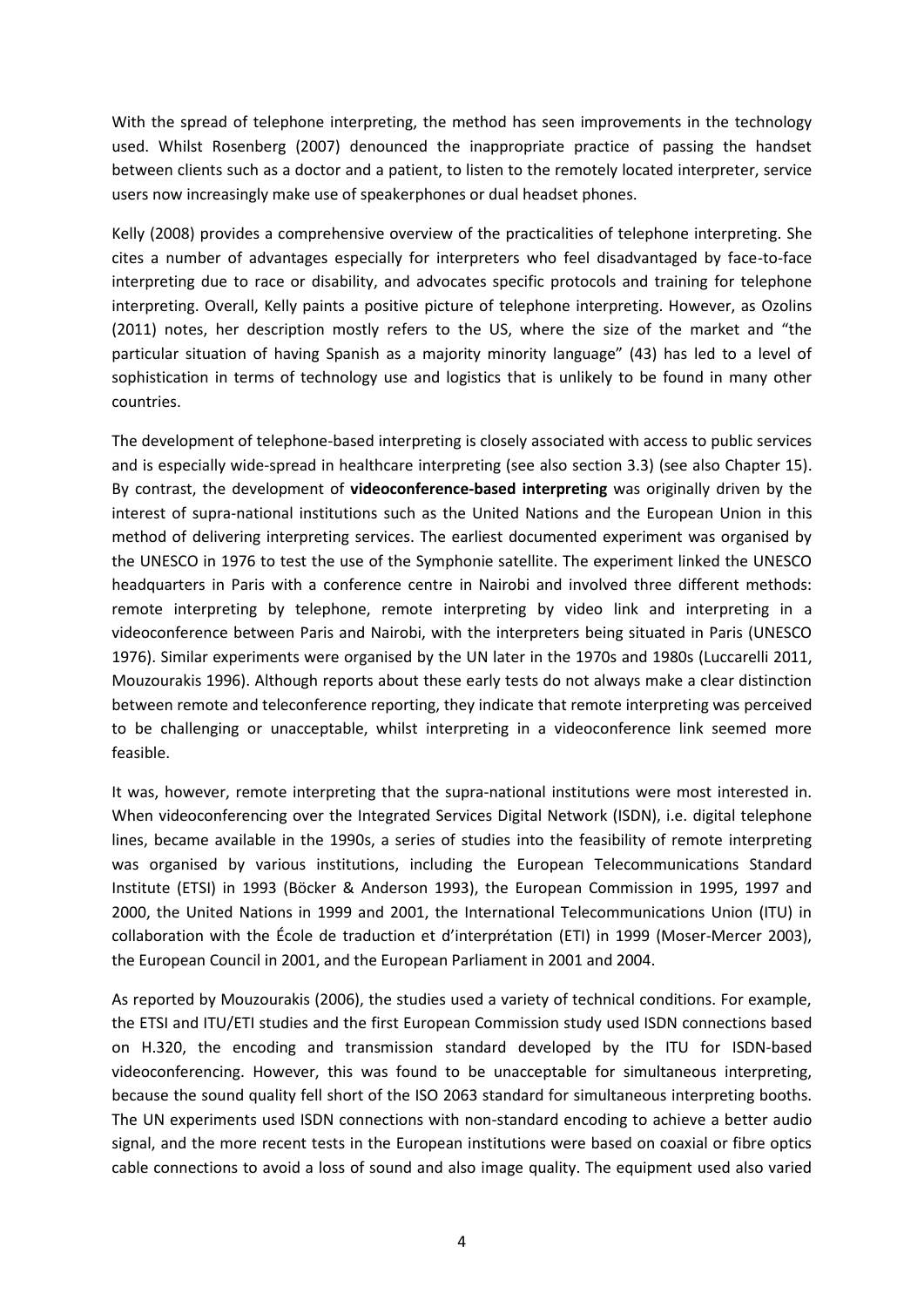widely. According to Mouzourakis the studies revealed a range of physiological and psychological problems which recurred in different technical conditions, so that it would be "difficult to attribute [these problems] solely to a particular technical setup or even to the working conditions provided by a particular organisation" (2006:52). Mouzourakis suggests that the problems are, in the first instance, caused by the overarching condition of remoteness.

The idea of remote interpreting was also met with considerable resistance by professional conference interpreters, most visible in the discourse of the International Association of Conference Interpreters (AIIC). In its 'Code for the use of new technologies in conference interpretation', published in 2000, the association warned that "the temptation to divert certain technologies from their primary purpose e.g. by putting interpreters in front of monitors or screens to interpret at a distance a meeting attended by participants assembled in one place (i.e. tele-interpreting), is unacceptable" (2000). The updated version of 2012 is unchanged in this respect.

The insight that remote interpreting is challenging regardless of technological improvements was a blow to the institutions which saw remote interpreting as a means of improving interpreter availability, saving interpreter travel time and costs, and from the 1990s onwards, increasingly as a way of meeting the linguistic and logistical challenges entailed by the expansion of the European Union, including the shortage of interpreting booths in meetings rooms (Mouzourakis 2003).

The motivation for the use of videoconference-based interpreting in legal and healthcare settings shares many of these reasons, especially the shortage of qualified interpreters for many of the languages that are required in these settings and the short notice at which many interpreting assignments need to be scheduled. Moreover, the short duration of many legal and healthcare assignments make the interpreter's travel and physical presence particularly uneconomical. A survey among 200 legal interpreters conducted by Braun & Taylor (2012a) shows a wide variety of attitudes towards videoconference-based interpreting. Although many interpreters perceive the introduction of videoconferencing and interpreting as a cost-cutting exercise, some also have positive views, especially regarding the potential of videoconference technology to improve access to interpreting services and fairness of justice. Moreover, the survey reveals links between the interpreters' attitudes towards videoconferencing and the situation in the country in which they work, in terms of the quality of the equipment and the general working conditions. This is similar to the observations made by Ko (2006) and Lee (2007) in relation to telephone-based interpreting.

In the more recent past, encouraged by the European efforts to promote the use of videoconferencing in legal proceedings, many European countries have implemented videoconferencing facilities in courtrooms based on the ITU's more recent H.323 standard for videoconferences using the internet, which provides better video and audio quality than ISDN-based systems. Together with high-end peripheral equipment such as cameras and microphones, these systems can provide better support for videoconference-based interpreting than older systems. At the same time, the availability of web- or cloud-based videoconference services providing varying and unstable sound and image quality, and access to them on tablets and other mobile devices, especially in healthcare settings, raises new questions about the feasibility of remote interpreting using such systems.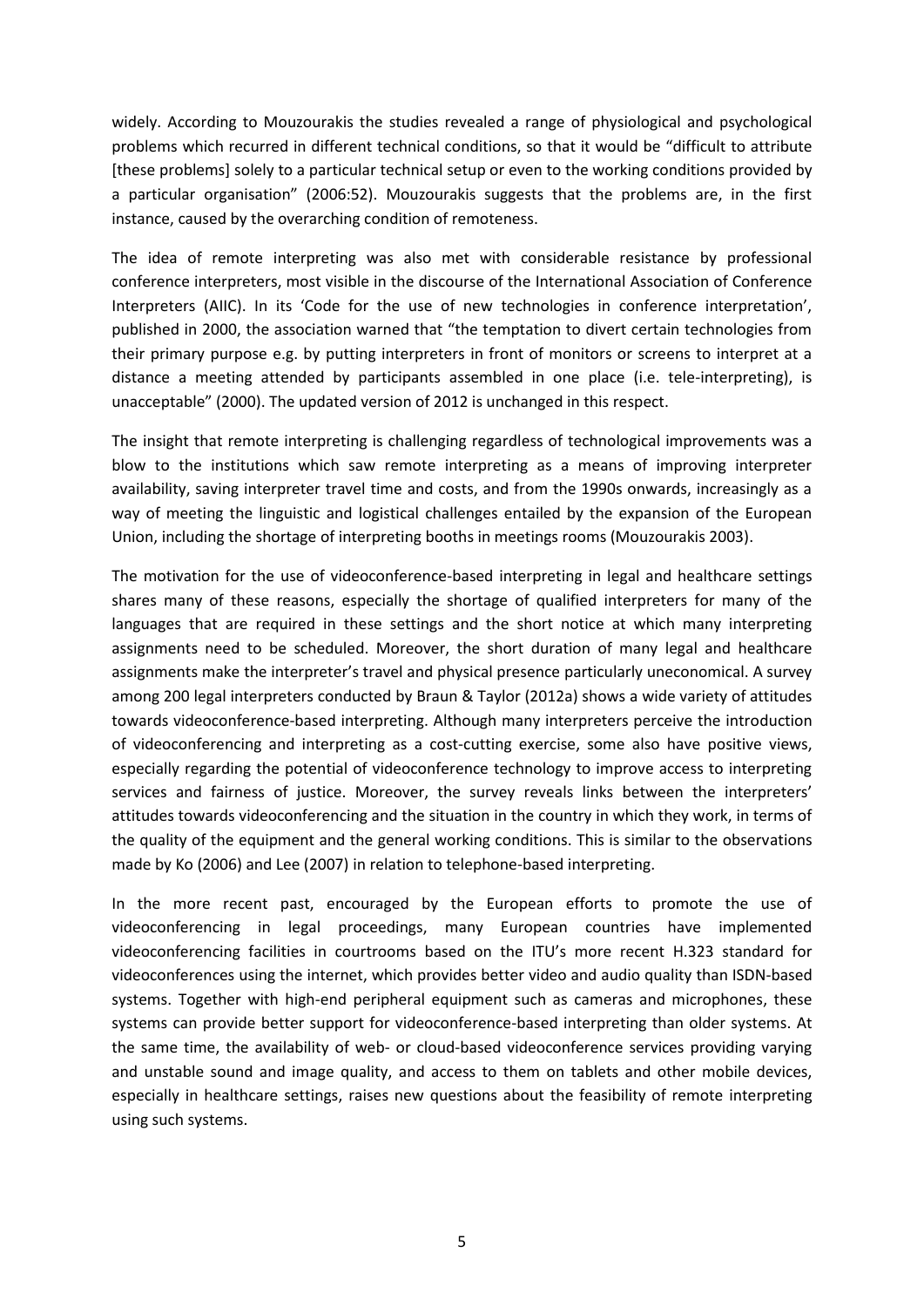## **3 Current situation, trends and issues**

This section delves more deeply into current practice and research findings in different settings. Section 3.1 specifically addresses the situation in supra-national institutions, focussing on simultaneous conference interpreting in multilingual settings. In accordance with current practice and research in relation to this setting, this section refers mainly to remote interpreting by video link. Section 3.2 outlines the situation with regard to legal interpreting, showing the reasons for the variety of configurations in this field, i.e. the use of both remote and teleconference interpreting, mostly by video link. Section 3.3 then turns to the field of healthcare, where remote interpreting by telephone is the most common method of technology-supported delivery. Section 3.4 gives a brief overview of other settings.

#### **3.1 Supra-national institutions**

As was pointed out above, supra-national institutions have experimented with remote interpreting via video link for some time now, and a number of studies were launched to explore the conditions of interpreting in this setting. Whilst early studies focused on technical factors, two experimental studies addressed the quality of interpreting and a range of physiological and psychological variables. The ITU/ETI study (Moser-Mercer 2003) included six conference interpreters working from English and Spanish into French, whose performance was sampled over several days of traditional and remote interpreting. The study conducted by the European Parliament in 2004 (reported in Roziner & Shlesinger 2010) included 36 interpreters working in several language combinations whose performance in traditional and remote interpreting was sampled over a period of two weeks. As well as investigating the interpreters' performance, the two studies also surveyed the interpreters' emotional responses to remote interpreting, and measured stress indicators and aspects of the working environment.

The performance analysis of the ITU/ETI study revealed, as one of the major differences between on-site and remote interpreting, that the interpreters' performance in remote interpreting declined faster than their on-site performance, and this was explained by an earlier onset of fatigue in remote interpreting (Moser-Mercer 2003). In the European Parliament study, the comparison of the interpreters' performance in the two conditions resulted in slightly lower rates for remote interpreting but the difference failed to reach statistical significance, and Roziner & Shlesinger believe that the differences "may be regarded as rather minor in practical terms" (2010: 241).

With regard to stress, the interpreters participating in the ITU/ETI found remote interpreting more stressful, and their stress hormone values were higher in remote interpreting, although neither difference reached statistical significance (Moser-Mercer 2003). The interpreters participating in the European Parliament study perceived remote interpreting as being significantly more stressful than on-site interpreting, but again no such differences were found in objective measures of stress in this study (Roziner & Shlesinger 2010). In general, the most striking result of these studies seems to be the discrepancy between objective findings and subjective perception. Roziner and Shlesinger conclude for the European Parliament study that "[w]hereas the interpreters themselves were significantly less satisfied with their own performance in RI, the objective judgments of a panel of judges (two for each excerpt), based on 1,059 different judgments, point to almost no decline in quality, with a possible acceleration in the rate of decline, compared with the rate in on-site interpreting" (2010: 242).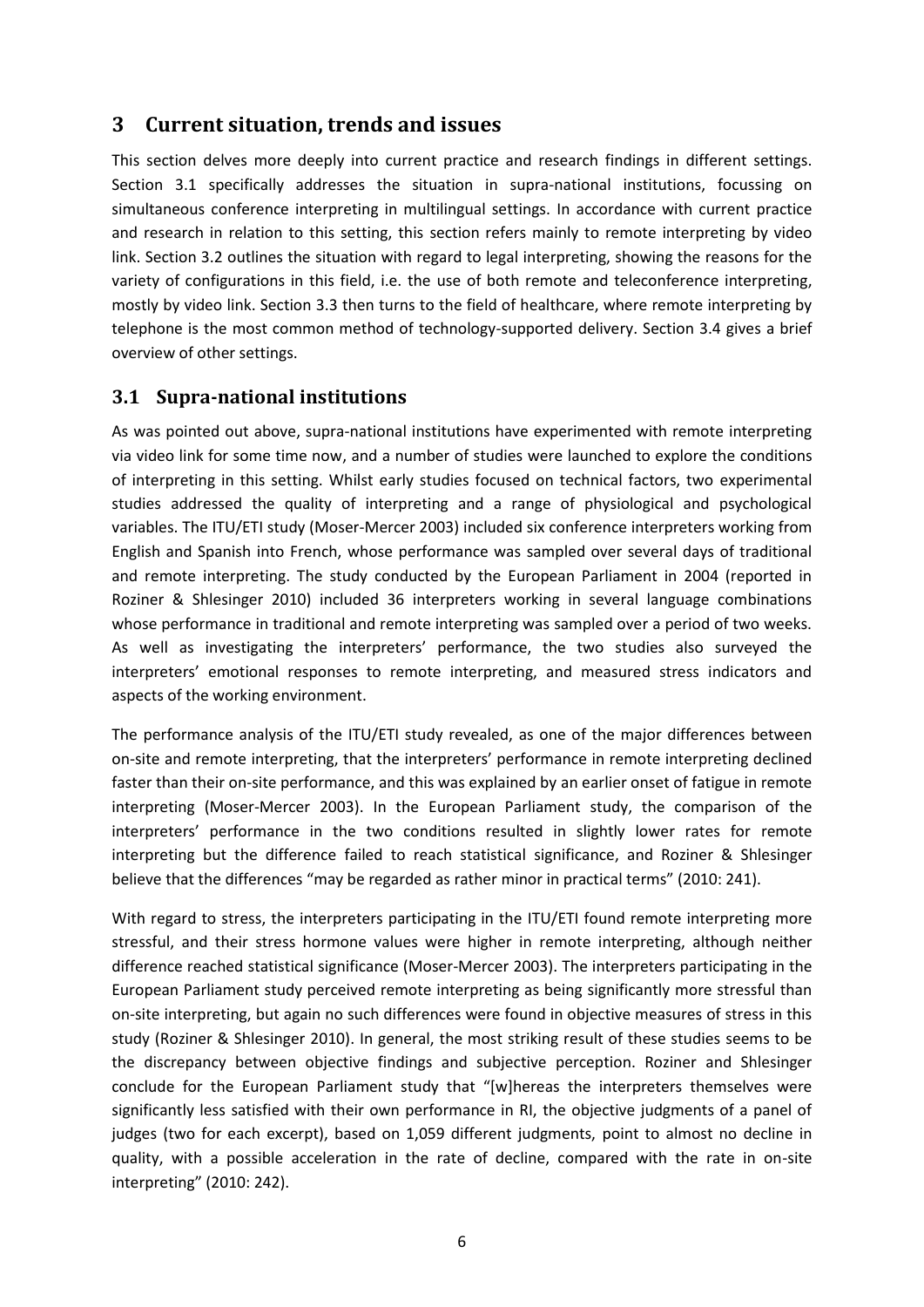A different, more technically-oriented approach was taken by the Interpreting Service of the European Commission (SCIC) in 2010. The aim of a study conducted by the Fraunhofer Institute for the SCIC was to define the minimum quality of digital video and audio sources required to provide on-site and remote simultaneous interpretation. A total of 36 conference interpreters underwent a series of tests in which they rated, for example, different audio and video qualities, albeit without performing any actual interpreting task. The so-called 'human factors', which were found to be important in other studies (see above) were not included in this study. The findings resulted in a comprehensive list of technological recommendations for video and audio transmission (see Causo 2012). Whether the use of the equipment recommended in this study will improve the interpreters' subjective perception of RI during their interpreting task remains to be seen.

### **3.2 Legal settings**

As outlined Court services and other legal institutions have turned to videoconferencing as a means to make proceedings more efficient, to minimise security concerns arising from the transport of detained persons and to support cross-border judicial co-operation. In many English-speaking countries, videoconference facilities were implemented in courtrooms, prisons, detention centres and police stations in the 1990s to create 'virtual courts', i.e. links between court rooms and prisons, for example (for an overview see Braun & Taylor 2012b). This development has entailed a demand for videoconference interpreting (as opposed to remote interpreting).

The 2000s saw a worldwide spread of videoconference technology in legal proceedings. In the Netherlands, for example, videoconferencing has been used in pre-trial hearings since 2007, using internet-based equipment (van den Hoogen & van Rotterdam 2012). All courtrooms with videoconferencing facilities have the exact same equipment and layout to facilitate the work of all involved. A similar approach is now taken by other jurisdictions. By contrast, in countries such as the UK, where such equipment was implemented in the era of ISDN-videoconferencing, there are often problems with videoconference interpreting. Fowler (2007) notes problems with the interpreters' positioning in the courtroom and access to the microphone, as well as visibility of the video image. She argues that these problems, together with the absence of a protocol, lead to frequent disruptions, requests for repetition and misunderstanding.

A comprehensive feasibility study of videoconference interpreting in immigration proceedings was conducted by Ellis (2004). In the examined setting, the immigration judge, the refugee protection officer and the interpreter were together in the immigration office, whilst the refugee and his/her lawyer were in another city. The findings are based on interviews with 14 immigration lawyers and questionnaire responses from 25 immigration judges, 16 refugee protection officers and 17 interpreters. The lawyers were mostly sceptical about the suitability of video links, whilst the other three groups were generally more positive. One of the major problems reported was that the interpreter was not co-located with the refugee, leading to a weaker personal rapport between the interpreter and the refugee, difficulties with the co-ordination of the communication and the sight translation of documents presented by the refugee, and the impossibility of using whispered interpreting. Judges felt that consecutive interpreting was disruptive, especially when they delivered their final submissions. The hearings by video link also tended to be longer and were considered to be more fatiguing than comparable face-to-face hearings. The interpreters were concerned that body language and emotions were not transmitted efficiently and that this might undermine the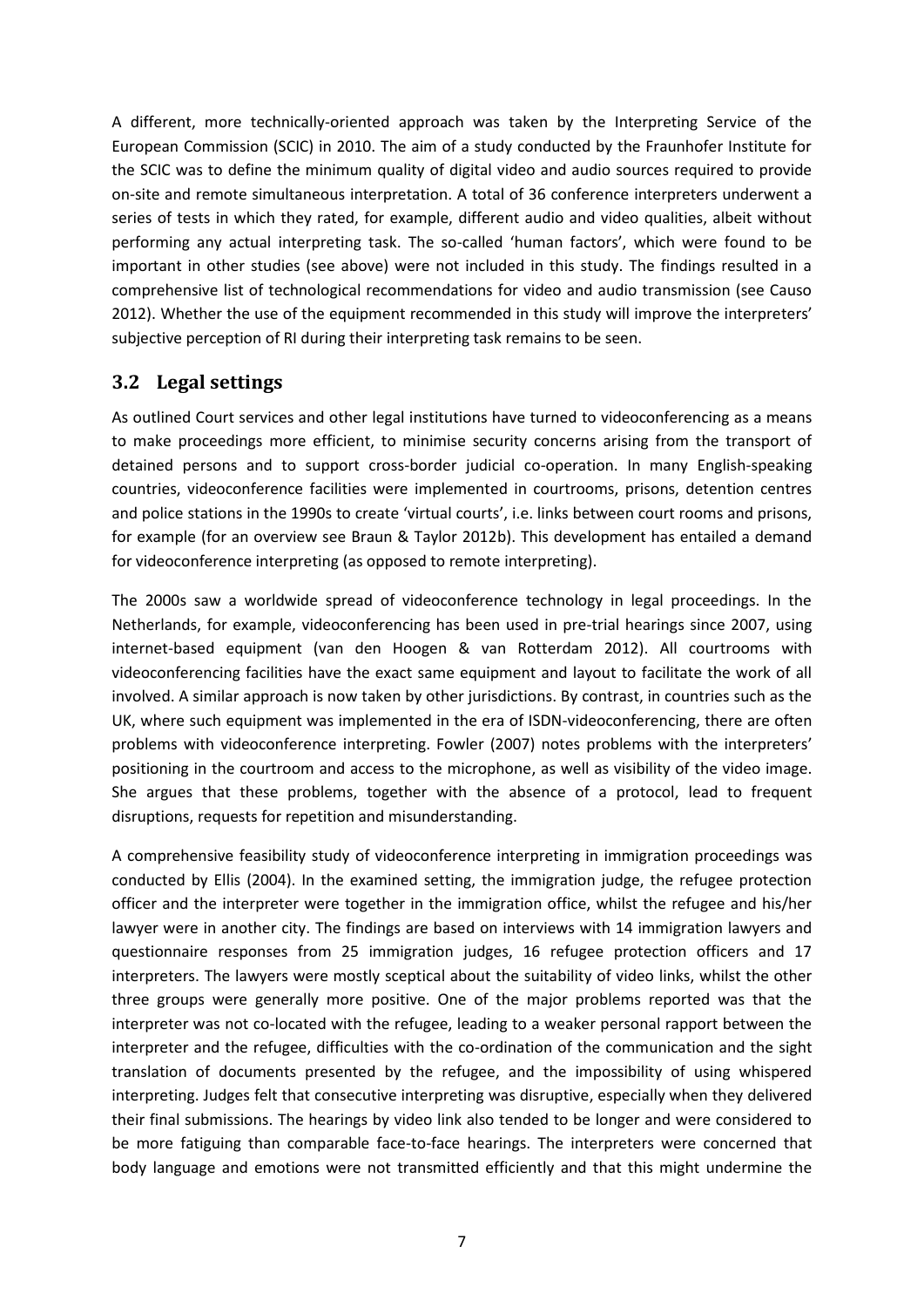refugee's credibility. The interpreters also felt that videoconference communication involved more repetition and overlapping speech, which was difficult to resolve and impeded accurate interpretation.

A study of immigration bail hearings by video link conducted by two British charities – Bail for Immigration Detainees (BID) and the British Refugee Council – (BID 2008) came to similar conclusions. Three applicants, who were separated from the interpreter and all other participants, felt that they had difficulty following what happened in the courtroom and that only the questions directed towards them and their answers were interpreted; they had problems seeing and hearing the other exchanges in the courtroom.

The General Directors' Immigration Services Conference (GDISC), an informal network for European collaboration on immigration issues, created an 'Interpreters' pool project' in 2007, which was a European-wide initiative to supply interpreters for asylum interviews by way of relay interpreting to overcome problems with interpreter availability, especially for rare languages (GDISC 2007). (For a discussion of relay interpreting, see Chapter 10 on conference interpreting.) The interpreter who speaks the immigration case worker's language was co-located with the case worker and the applicant. The second interpreter, who speaks the language of the applicant, was located in another country. The project ended in 2012, but it is an example of how the uses of videoconference technology have evolved to go beyond the two basic distinctions between remote and teleconference interpreting.

The most comprehensive study to date relating to videoconference-based interpreting in criminal proceedings was conducted by the European AVIDICUS projects. AVIDICUS 1 (2008-11) assessed the viability and quality of videoconference and remote interpreting in criminal proceedings (Braun & Taylor 2012c). Based on the outcomes of a survey among 200 legal interpreters in Europe, designed to identify the most pressing problems and the most likely settings for videoconference-based interpreting, the project conducted a series of experimental studies to compare the interpreting quality in traditional interpreting and in video links for some of the settings identified in the survey (e.g. police interviews in the UK). The quantitative analysis of the data shows a significantly higher number of interpreting problems and, like Moser-Mercer's (2003) data, a faster decline of interpreting performance over time in video links, suggesting greater difficulties for interpreters and a faster onset of fatigue, and ultimately a higher cognitive load for the interpreters. This is corroborated by qualitative analyses, which highlight lexical activation problems in the videoconference setting (Braun 2013). They also reveal that many of the problems arising are related. For example, overlapping speech was often followed by omissions. The findings suggest that improvements in videoconference-based interpreting may be achieved through training (e.g. to avoid overlapping speech, and the use of better equipment (e.g. equipment that provides 'full duplex' sound to ensure that voices can be heard clearly even in situations of overlapping speech). However, the data suggests that there are also deeper-rooted behavioural and communication problems which may change the dynamic of legal communication and which warranted further research (Braun & Taylor 2012c, Braun 2013). Based on these findings, the AVIDICUS 1 project developed guidelines of good practice for videoconference-based interpreting in criminal proceedings, and designed and piloted training modules for interpreters and legal practitioners. Interestingly, Napier conducted a similar study for sign language interpreting around the same time and came to very similar results, and presented similar recommendations (Napier 2012).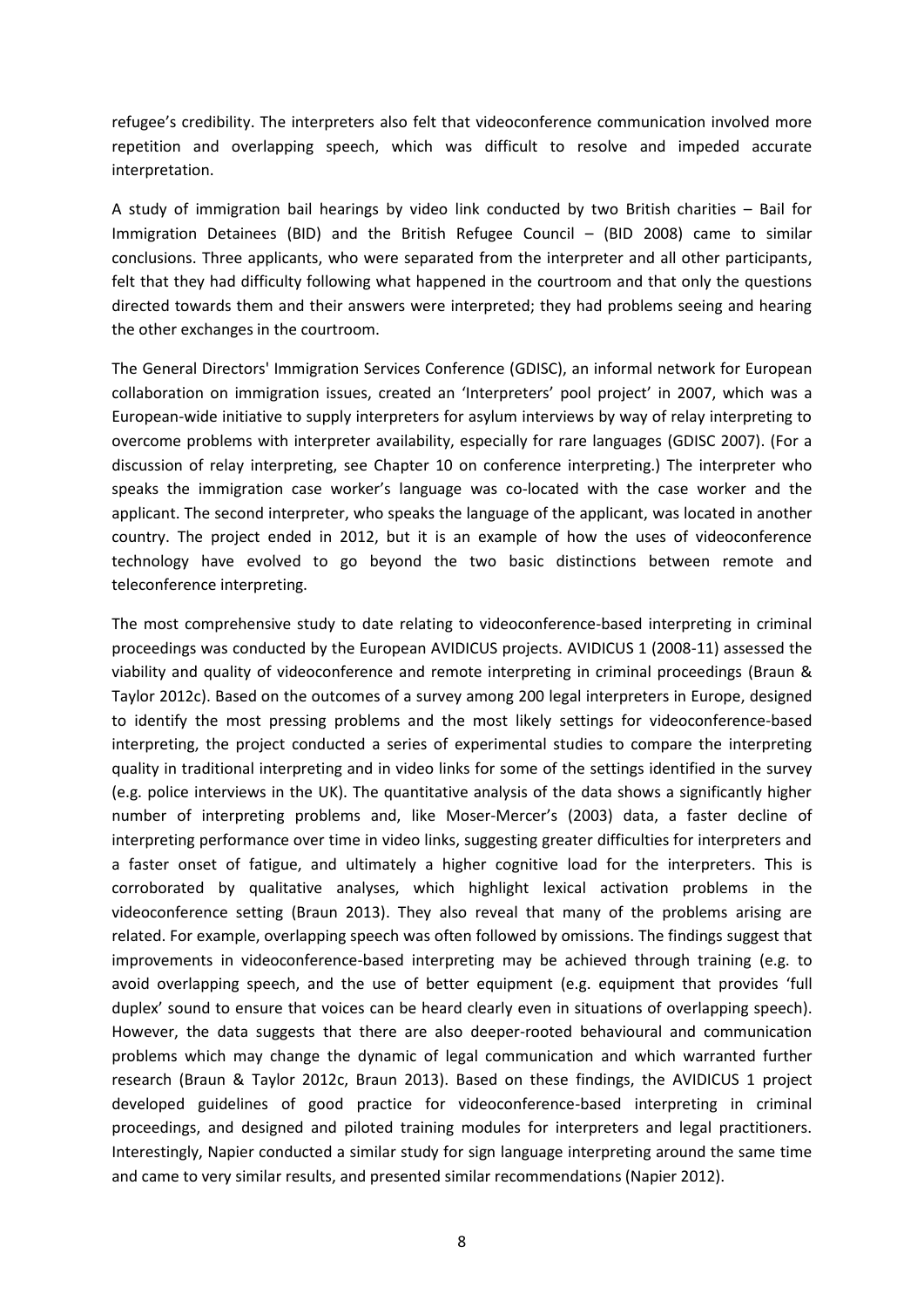To follow up further on the potential impact of training and equipment and on the potentially changing communicative dynamics in videoconference-based interpreting, the AVIDICUS 2 project was designed to address two strands of research (Braun & Taylor 2014). The first strand replicated the AVIDICUS 1 studies, involving the same interpreters but providing them with short-term training in videoconference-based interpreting before they participated again. Moreover, better equipment was used. The findings of this research create a complex picture, making it impossible to say without reservation that training, familiarisation and the use of better equipment resulted in a clear performance improvement. The second strand of research focused on the analysis of the communicative dynamic in real-life court hearings that used videoconferencing and interpreting and revealed differences in the dynamics of the communication between traditional and video-mediated settings. Videoconference interpreting in court seems to entail a reduction in the quality of the intersubjective relations between the participants and a greater fragmentation of the discourse. AVIDICUS 3 (2014-16) is currently assessing the implementation of videoconferencing facilities in legal institutions across Europe in terms of their fitness for the purposes of bilingual proceedings and interpreter integration (see [www.videoconference-interpreting.net\)](http://www.videoconference-interpreting.net/).

Whilst the research conducted in AVIDICUS for the first time also included research into remote interpreting in legal proceedings, the practice of remote interpreting in this field goes back, as pointed out above, to the 1970s. At that time, remote interpreting by telephone was introduced in Australia, followed by the US in the 1980s. The Telephone Interpreting Project of US courts started in 1989 but was never analysed systematically. Over time, remote interpreting over the phone has gradually been replaced by video remote interpreting.

A well-known example of videoconference-based remote interpreting is in the 9th judicial circuit in Florida, which introduced a central interpreter hub in 2007. The interpreter hub is in one of the courthouses and serves all judicial locations that fall under the jurisdiction of the Ninth Judicial Circuit from a single point. The interpreters' workstations are configured to provide a combination of remote consecutive and simultaneous interpreting (http://www.ninthcircuit.org/programsservices/court-interpreter/centralized-interpreting/). The Metropolitan Police Service in London introduced remote interpreting in August 2011, with interpreters working in consecutive mode from centralised videoconferencing hubs linked to London police stations.

### **3.3 Healthcare settings**

More homogeneous methods of interpreting are used in healthcare settings than in legal settings. It is mainly remote interpreting that is required, and the interpretation is most frequently delivered by telephone, although the advent of mobile videoconferencing devices is gradually changing this (Locatis *et al.* 2011). As was pointed out in section 2, the demand for telephone-based interpreting in healthcare has increased steadily since its introduction in the 1970s. A number of surveys on user satisfaction have been conducted. However, empirical studies of interpreter performance, quality and interaction are largely absent.

An exception is Hornberger et al.'s (1996) early study which compared remote simultaneous interpreting with on-site consecutive interpreting. Hornberger and his colleagues found the former to be more complete and accurate than the latter, although the use of two different modes of interpreting may have made the comparison difficult. The findings from the survey-based studies of remote interpreting in medical encounters using telephone and video link are also difficult to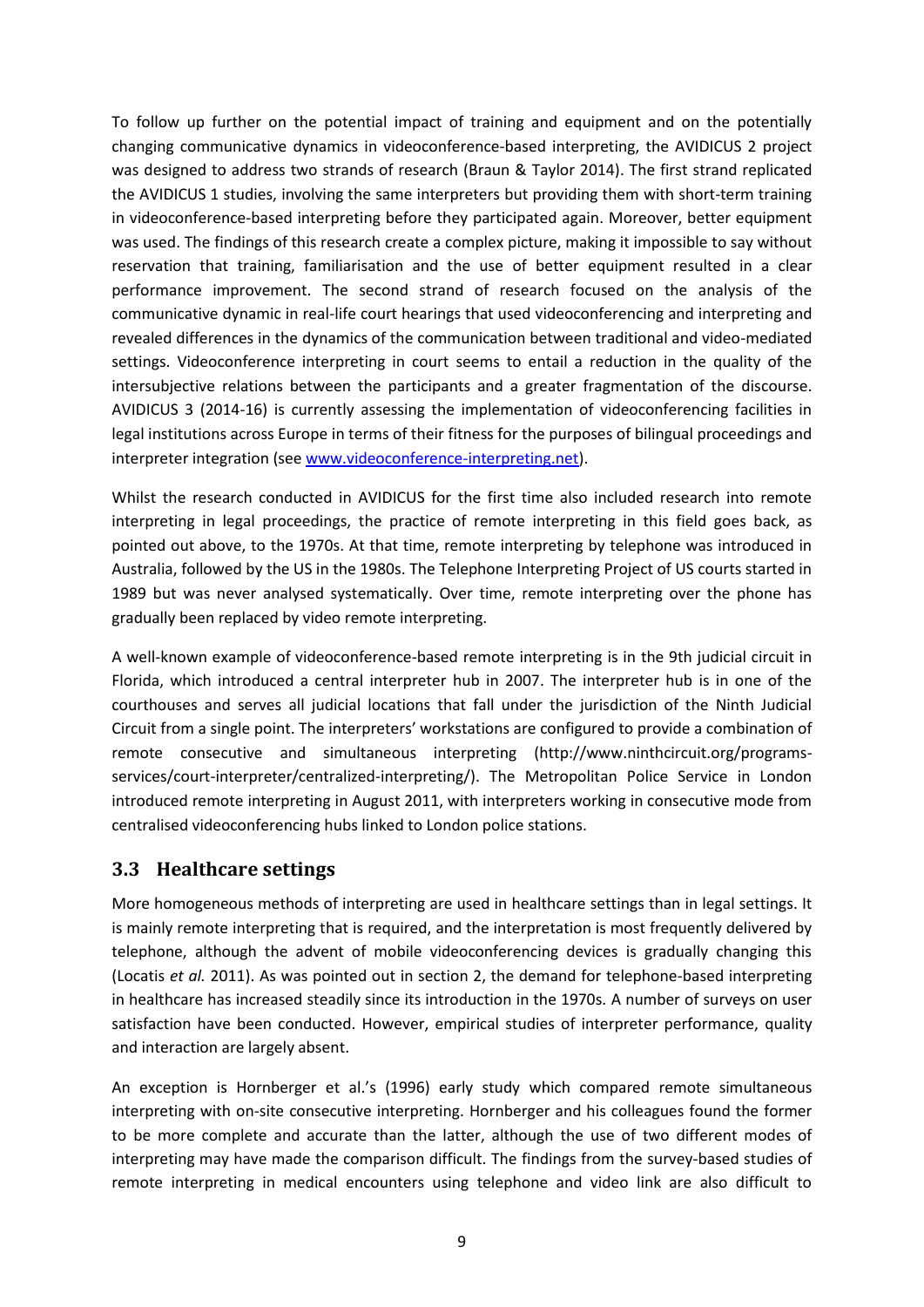compare because of a great variance in the conditions under which they were conducted. In a review of these studies, Azarmina & Wallace conclude, perhaps somewhat optimistically, that "the findings of the selected studies suggest that remote interpretation is at least as acceptable as physically present interpretation to patients, doctors and (to a lesser extent) interpreters themselves" (2005:144). In spite of the lack of any formal assessment of the interpreters' performance in the studies referred to, the authors conclude that "[r]emote interpretation appears to be associated with levels of accuracy at least as good as those found in physically present interpretation" (*ibid*). They do, however, note that interpreters generally preferred face-to-face interpreting and that they had a preference for video remote interpreting by to remote interpreting by telephone. This is corroborated by more recent studies comparing the three methods of delivery. Of the over 200 patients, 24 healthcare providers and 7 interpreters surveyed by Locatis et al. (2010), the majority of both providers and interpreters showed the same preferences with regard to the three methods. Patients found no difference between the 3 modes, but were only subjected to one mode each. The 52 interpreters responding to a survey conducted by Price *et al.* (2012) in a clinical setting found all three methods satisfactory for conveying information, but less satisfactory for interpersonal aspects of communication. They favoured face-to-face interpreting and found that video remote interpreting presented an improvement to remote interpreting by telephone.

A study on video remote interpreting currently being conducted by the Belgian Ministry of Health takes account of the features of interpreted interaction and intercultural mediation, and makes recommendations for behaviour in such video links. Based on initial results from the pilot, which was conducted in four Belgian hospitals, the study highlights the importance of training, covering equipment use as well as protocol (Verrept 2011).

### **3.4 Other settings**

The use of remote and teleconference interpreting in business settings is not very well documented, but some reports and the websites of interpreting service providers suggest that all methods of technology-supported interpreting are used across different segments of the commercial interpreting market. There may also be a greater variety of configurations than likely encountered in legal settings. Solutions here tend to be more custom-made to cater to the specific requirements of business clients, and they may combine the use of telephone and videoconferencing for teleconferences with interpreters (Kurz 2002, Selhi 2004).

In the late 1990s, the ViKiS project in Germany investigated the possibility of integrating simultaneous interpreting into a point-to-point videoconference between two clients. As with the studies conducted in supra-national institutions, the project was developed on the back of the then increasing use of ISDN-based videoconferencing, which had made videoconference communication affordable for small and medium enterprises, allowing them to communicate globally. The project designed a solution for integrating an interpreter into a point-to-point videoconference from a third location. Using the ViKiS set-up. Braun (2004, 2007) analysed the adaptation of interpreters to this (then) novel working condition. All participants in the study reported that the communication was more fatiguing than face-to-face communication and that it was more difficult to establish a rapport with the other participants. Due to the limitations of ISDN videoconferences, especially the low sound quality, there were also a number of listening comprehension problems which, given the other problems, were difficult to overcome. The one aspect to which interpreters were able to adapt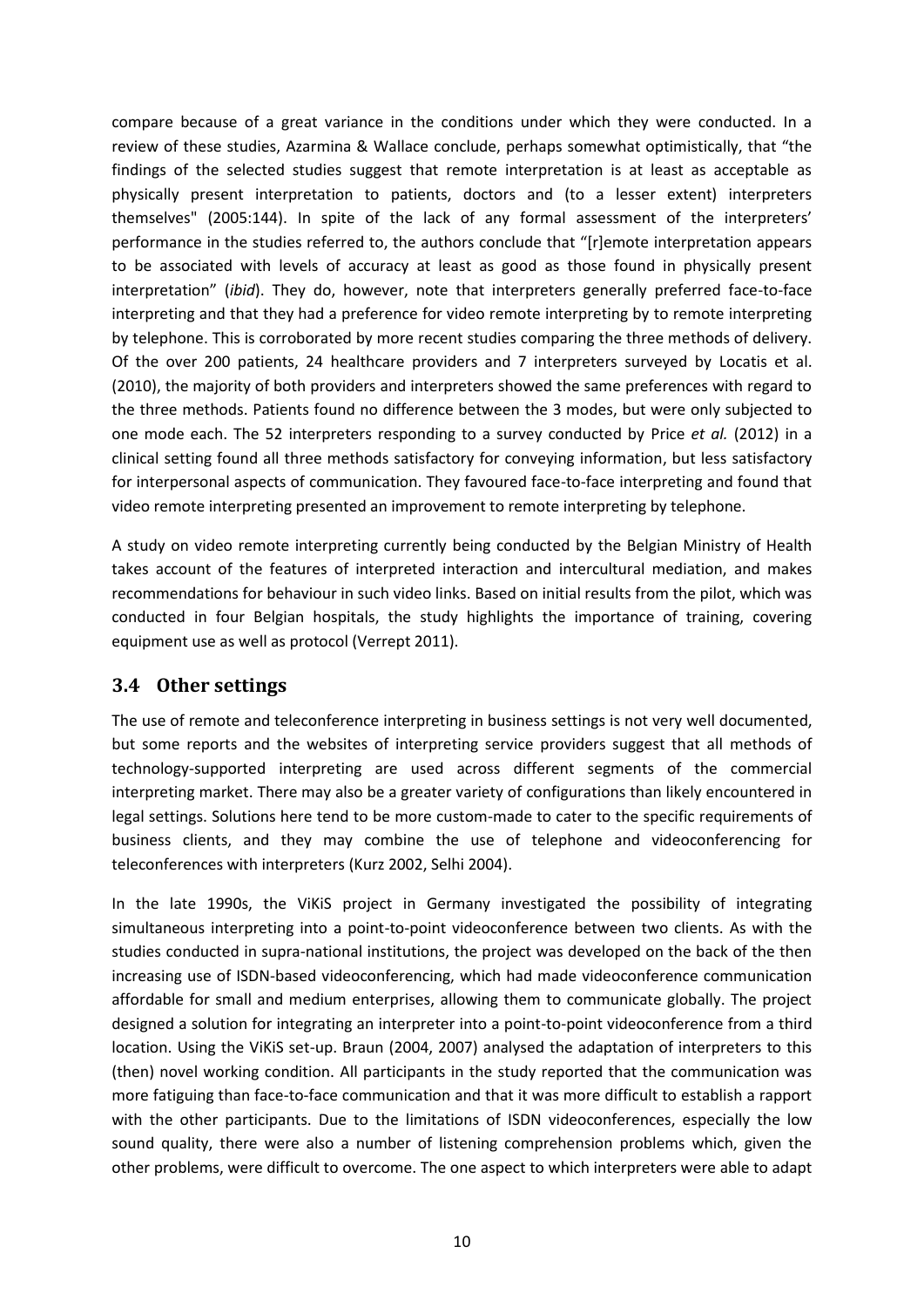was the interaction. However, the interpreters felt that they were required to adopt the role of a moderator, which posed a number of ethical problems, and led them to do more coordination than in traditional bilateral interpreting assignments. Different stages of adaptation were identified. The first stage was one of problem discovery and awareness raising, often leading to performance reduction or the use of *ad hoc* problem solving strategies. With increasing experience, however, the interpreter moved from problems-solving to avoidance and preventative strategies, based on their understanding that the resolution of problems (e.g. turn-taking problems) is often difficult in the videoconference situation (Braun 2004; Braun 2007).

## **4 Recommendations for Practice**

AIIC (2000) has provided initial guidelines for the use of remote and teleconference interpreting in the context of conference interpreting, although these have, in part, been superseded by practical realities, for instance, the rejection of remote interpreting. Based on the studies conducted in supranational institutions, Causo (2012) outlines technical minimum standards for remote conference interpreting by video link. Van den Hoogen & van Rotterdam (2012) describe minimum requirements for the use of videoconferencing in legal proceedings. The AVIDICUS projects have developed comprehensive guidelines for videoconference-based interpreting in legal proceedings (Braun & Taylor 2012, 2014, [www.videoconference-interpreting.net\)](http://www.videoconference-interpreting.net/). Napier (2012) presents a set of guidelines for the use of videoconference-based sign-language interpreting in legal proceedings. Kelly (2008) and Rosenberg (2007) suggest protocols and have provided guidelines for telephonebased interpreting. Moreover, some institutions have issued their own practical guidelines for interpreters and staff working in teleconference or videoconference situations.

Given the variation in the use of remote and teleconference interpreting in terms of setting, communication purpose, number and distribution participants, mode of interpreting and other variables, it is difficult to make general recommendations for practice. However, it has become clear that the viability of remote and teleconference interpreting depends on a range of factors, not only on the technical quality of the equipment or the connection. The following points can be used as a general guide for implementing and using teleconference and remote interpreting.

Institutions planning the implementation and use of remote and/or teleconference interpreting facilities should, as a first step, specify whether these facilities are intended for occasional or regular use, and whether they will be employed for a single purpose (e.g. a link between a courtroom and a number of prisons in the vicinity) or whether multiple purposes are possible in the future (e.g. make court-prison video links, as well as connecting an interpreter to a court room). All variables such as number and distribution of participants, especially the possible locations of the interpreter, the main communication needs and the mode of interpreting, should be considered carefully to determine the requirements and the scale of investment. Interpreters should be involved in the planning stages. An incremental introduction of new technology is recommended, i.e. any large-scale purchase, implementation and roll-out of new equipment should be preceded by a pilot phase and adjustments made to the original plans where necessary.

In relation to videoconference-based interpreting, the quality of the equipment and the connection has received much attention. Although it has become clear that some of the main challenges of videoconference-based interpreting occur regardless of the technology used (Moser-Mercer 2005,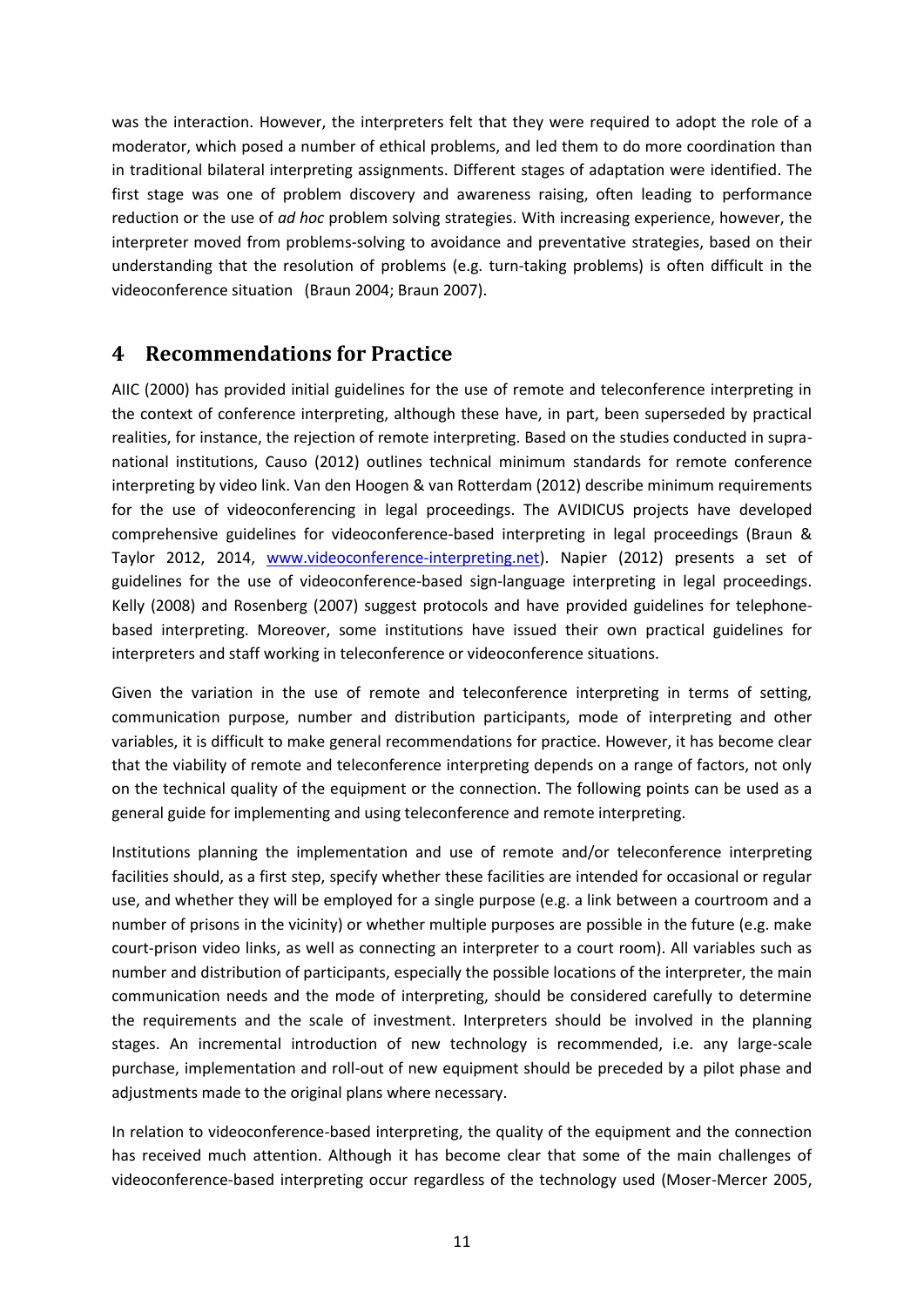Mouzourakis 2006, Braun & Taylor 2014), it is also understood that any form of remote or teleconference interpreting should be supported by the best possible equipment and connection to achieve an appropriate quality of service, including clear sound and image, lip synchronicity and connection stability. AIIC (2000) states that the frequency bandwidth required for remote (simultaneous) conference interpreting is at least 100-12.500 Hz. In the practice of videoconferencebased interpreting in legal and healthcare contexts and in telephone-based interpreting, other conditions have been found to be satisfactory, but these methods mainly rely on consecutive interpreting. Sound quality is an issue that is highlighted in almost all studies relating to remote and teleconference interpreting. Full-duplex sound is required, allowing sound from both locations to be transmitted at the same time without the sound 'cutting out'.

Causo also highlights further conditions that may have an adverse effect on the sound quality and comprehension of videoconference-based interpreting, emphasising that "videoconferences are frequently linking standard offices unsuitable for this purpose, or have a poor set up, which means sound reverberation [...], simple omni directional microphones integrated in the table, etc." (2012:229). Rosenberg (2007) and Kelly (2008) make similar points in relation to telephone-based interpreting. They highlight the inappropriateness of using ordinary telephones and speakerphones for remote interpreting. Ordinary telephones force recipients to pass the handset back and forth between them, whilst speakerphones can elicit too much background noise. To resolve some of these issues, Kelly recommends the use of dual-headset phones.

In videoconference-based interpreting, another question with regard to equipment relates to the number of cameras and screens required. The answer will depend on the setting, i.e. for a small group, it may be sufficient to have one camera and one screen per site to capture and display the image of all participants. The involvement of a larger number of participants, however, requires multiple cameras and multiple screens or a split screen showing the different participants. A separate document camera may also be required so that text, diagrams and images are clearly visible to the interpreter.

The distribution of cameras is also closely related to the visibility of the participants and the interpreter. In remote conference interpreting, it is not normally necessary for the interpreter to be seen by the delegates (an exception is the case of remotely located sign language interpreters) but in healthcare, legal and business settings, reciprocity of visibility is recommended, i.e. all participants, including the interpreter, see the other participants and are seen by all. The interpreter should also able to see a small image of him/herself. This image is an important means of monitoring non-verbal communication, allowing this interpreter, for example, to check whether important gestures such as signalling a speaker to stop are visible on screen, although some interpreters report that they feel disconcerted seeing themselves.

Similarly, there is little agreement over how much control the interpreter needs over the equipment. This will again depend on the setting, but in videoconference-based interpreting, interpreters should have a say in the choice of images they see; and in all settings of remote and teleconference interpreting, interpreters should have their own microphone, which they should be able to mute. They should also be able to adjust the volume of the remote speakers.

Such problems also point to wider issues regarding the working environment in remote and teleconference interpreting. In connection with implementing videoconference equipment, it is also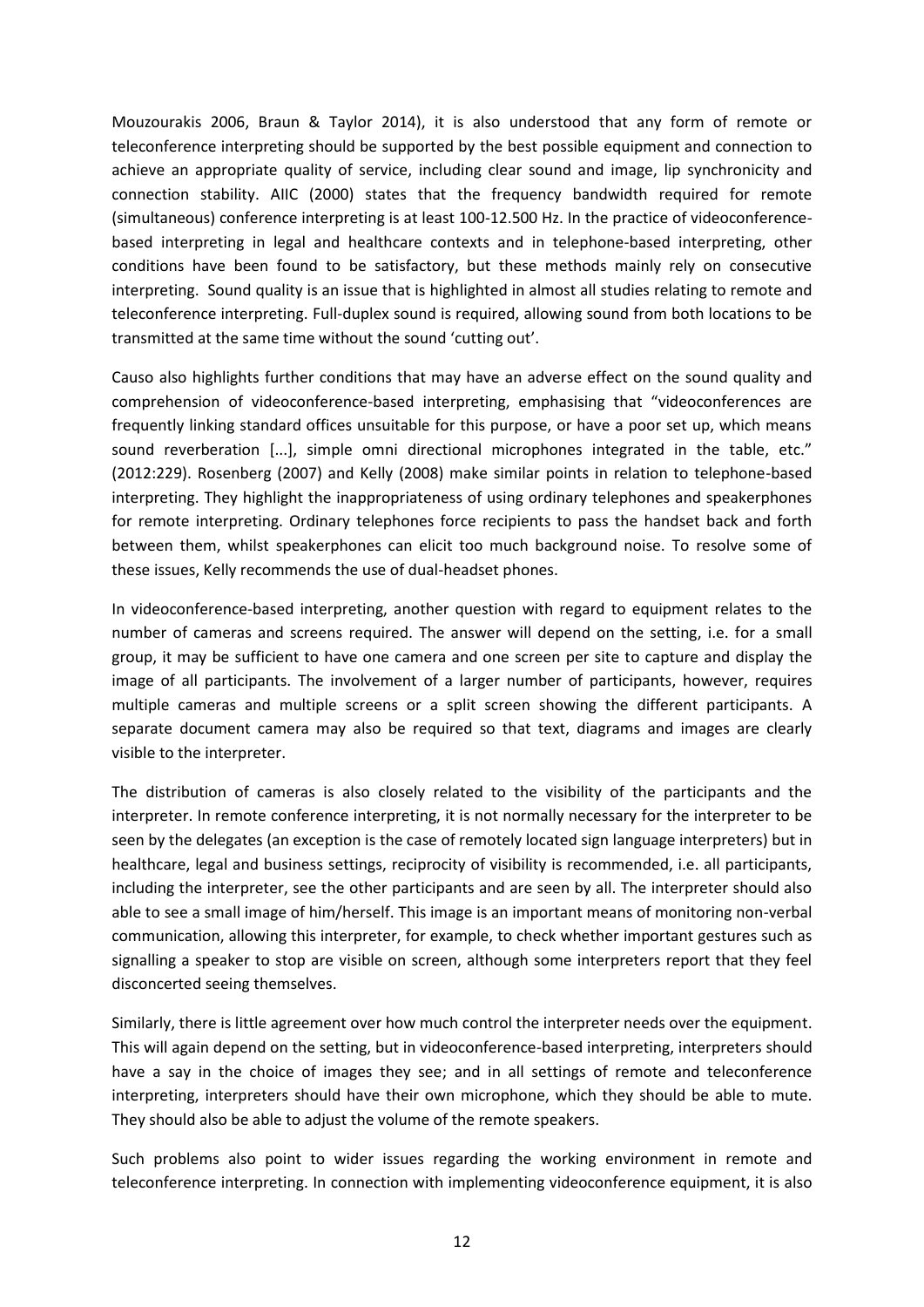necessary to consider the room layout, positioning and seating arrangements for the interpreter and for the other parties. Van den Hoogen & van Rotterdam (2012) suggest, with reference to courtrooms, that the use of a videoconference should not force the participants in the communication to change their normal position. This may not be possible in all situations of teleconference and remote interpreting, but when compromises have to be made, the situation of the interpreter needs careful consideration. Kelly (2008) also highlights the importance of a quiet and undisturbed working environment for the interpreter. She refers to problems that can arise in call centres (or interpreter hubs) where interpreters may disturb each other, as well as problems caused by background noise when interpreters work from home. Some telephone interpreting providers therefore impose strict requirements on the workspace of interpreters who work from home. Similarly, where necessary, the space in which the interpreters work should be 'closed' and/or soundproof where necessary to ensure confidentiality.

One issue for debate is the length of interpreter-mediated encounters that involve the use of communication technology. Given that research shows a faster onset of fatigue in remote interpreting (Braun 2013, Moser-Mercer 2003), an interpreter's working turn in remote and teleconference interpreting should be shorter than in traditional interpreting. The guidelines issued by the Wisconsin court authorities, for example, recommend a maximum of 15 minutes (http://www.wicourts.gov/services/interpreter/docs/telephoneinterpet.pdf).

Teleconferences and videoconferences require thorough preparation, and any briefing that an interpreter would normally receive should not be omitted because of the use of communication technology. Similarly, institutions using teleconference or videoconference interpreting should develop procedures for deciding whether or not these methods of interpreting are suitable for a particular situation. Interpreters should be consulted where necessary. Furthermore, testing of the connections between the locations is crucial, especially when the equipment is used only occasionally.

Given the many challenges of remote and teleconference interpreting, interpreters and the users of interpreting services should be trained to work with interpreters in situations of remote or teleconference interpreting. The extent of the training required is not yet clear, but recent research in a legal setting suggests that short-term training may not be able to solve all problems (Braun & Taylor 2014).

## **5 Future directions**

To date there is no consensus about the quality of interpreting that can be achieved in remote and teleconference interpreting compared to the quality of traditional interpreting in comparable situations, and what exactly the relevant shaping forces are. The variation in settings, requirements for quality and research methods means that the findings from different fields of interpreting are difficult to compare. One of the most pressing questions for future research is to resolve apparent discrepancies in current research findings (see section 3). Moser-Mercer (2005) and Mouzourakis (2006) suggested that the condition of **remoteness** or the lack of **'presence'** may be the most likely common denominator for the problems with remote interpreting. The concept of 'presence' and its effects are issues that will require a substantial amount of further research.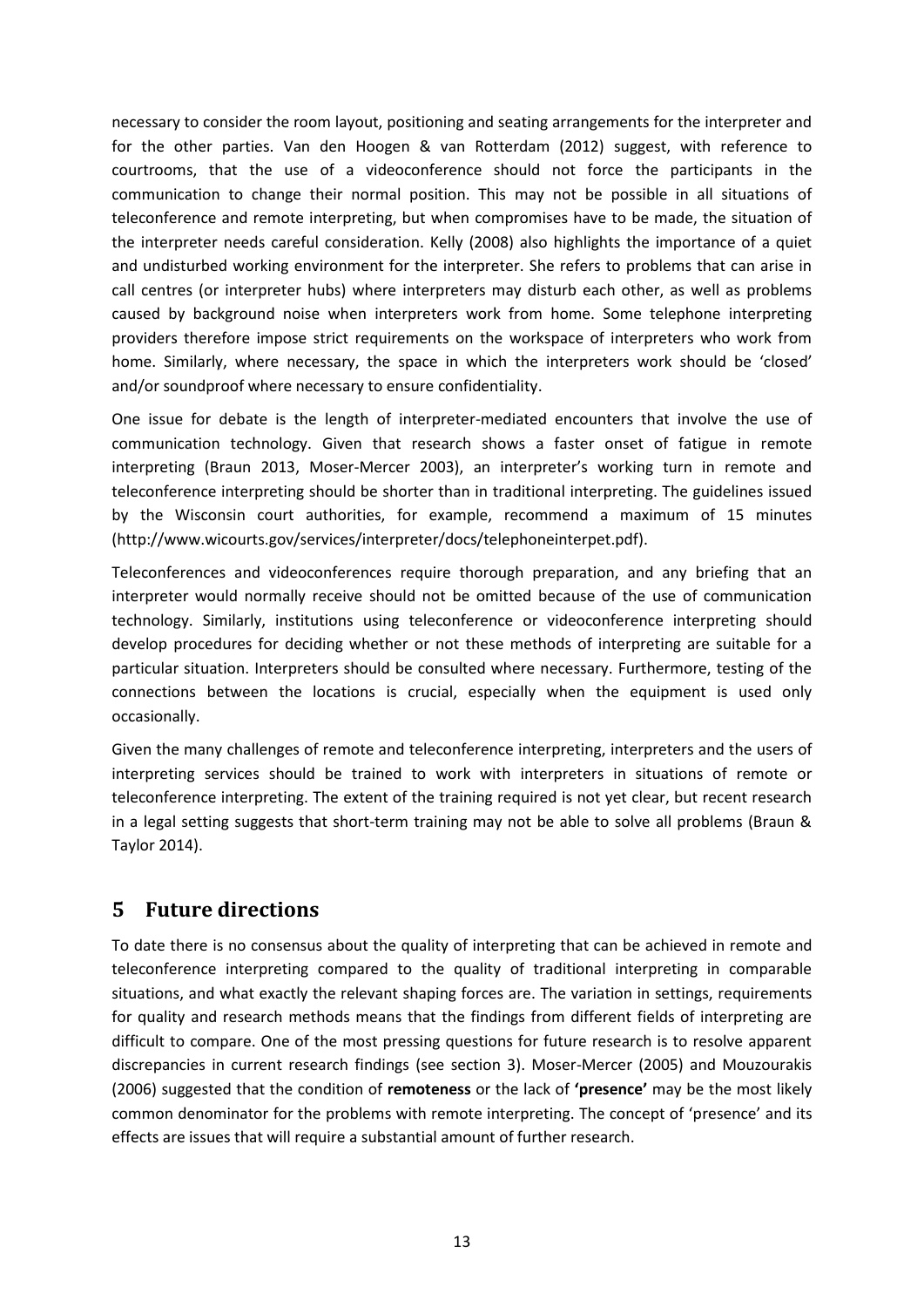Furthermore, Moser-Mercer (2005) has raised questions about **adaptation** of interpreters to remote interpreting, arguing that experienced interpreters may find it more difficult to adapt to the conditions of remote interpreting because they rely on automated processes, whilst novice interpreters, especially when they are subjected to new methods of interpreting during their training, may have a greater potential for adaptation. Braun (2004, 2007) discusses adaptation and its limits in three-way videoconferences. However, the interpreters who took part in experiments with remote conference interpreting were able to maintain their performance, although not for as long as in traditional interpreting (onset of fatigue). Roziner & Shlesinger (2010) argue the maintenance of the performance quality over at least a certain period of time comes at a price, i.e. that interpreters put more effort into the interpreting task and may suffer post-work exhaustion. The issue of adaptation also requires further investigation.

A related consideration is how the physical separation and distribution of all participants and their perception of the situation via telephone lines and/or video screens affects aspects such as the processing of information, the communicative behaviour of the primary participants and the communicative dynamic. Moser-Mercer (2005) outlines problems with multi-sensory integration in videoconferences, which she believes prevent interpreters from processing the information and building mental representations of the situation in the usual way. Licoppe & Verdier (2014) suggest that distributed courtrooms change the dynamic of the communication and lead to **fragmentation** of the communication. The sources and implications of this kind of fragmentation are not very well understood yet and warrant further study.

In relation to these questions it will be necessary to investigate the possible short-term and longterm effects of remote and teleconference interpreting on the interpreters, on the success of the communicative event as a whole and on important societal issues such as the quality and fairness of justice. Research needs to highlight the possible **correlations between variables** in order to show how the likely increase in remote and teleconference interpreting, the further 'industrialisation' of interpreters associated with this and the expectation that they are available 'at the push of a button' impacts on the interpreters' working conditions, their status and remuneration. It will also be necessary to highlight the potential links between this and interpreting quality.

Given the speed with which communication technologies develop and spread, the future is likely to bring an increase and diversification of teleconference and remote interpreting. The latest developments which are likely to be relevant for remote interpreting fall into two categories, i.e. high-end solutions such as videoconferencing systems (HD and 3D 'tele-presence' or 'immersive' systems) and the merger of videoconferencing with 3D virtual reality technology to create 'augmented reality' communication solutions and low-end solutions such as web-based videoconferencing services which were originally developed for the home market (e.g. Skype), and video calls using mobile devices and apps. It will be important to investigate how the virtual spaces that these technologies create are able to support the development of 'presence' and the dynamic of the communication. **Robust research methods** are required to cover the potential impact of emerging technologies on interpreting. (Also see Chapter 26 on technology.)

Legislative frameworks are likely to change and become more accommodating of remote work. One recent example is the European Directive 2010/64/EU on the right to interpretation and translation in criminal proceedings, which highlights the need for quality in legal translation and interpreting in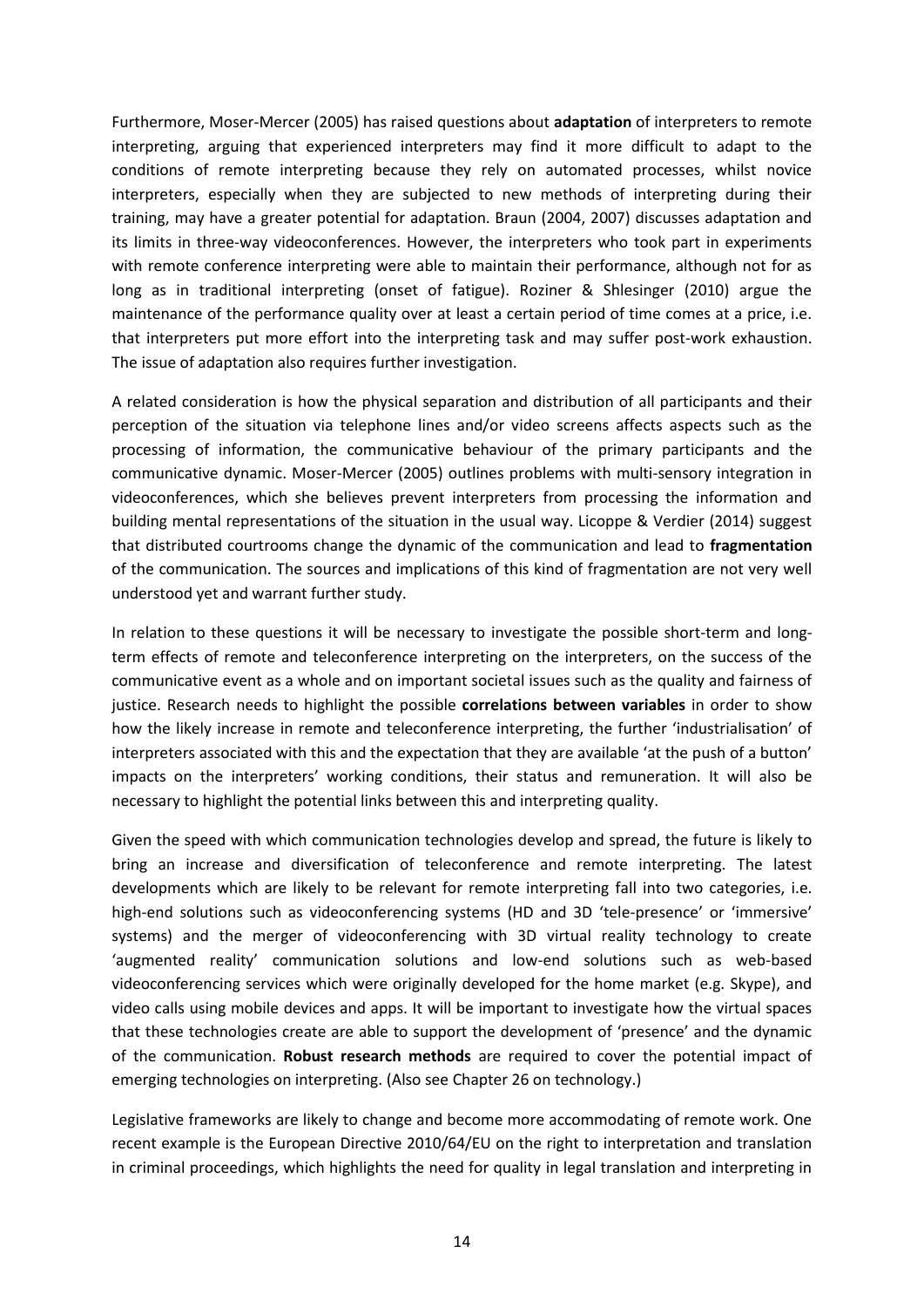Europe and explicitly refers to the possibility of using communication technologies such as telephony and videoconference to gain access to an interpreter. This is likely to lead to an increased demand for remote interpreting in many European countries.

A crucial point for research and practice is **collaboration**. Assuming that technologies are here to stay and that it would be a mistake to dismiss them cursorily, given their advantages, it will be important that the main stakeholders, i.e. interpreter associations, interpreting service providers, users of interpreting services, representatives of client groups (especially in public service interpreting contexts) and researchers collaborate in the investigation and mitigation of the risks and challenges of remote and teleconference interpreting and in designing, implementing and piloting appropriate solutions.

Given the insights into adaptability and its limitations, **training** of interpreters and those who use their services is crucial (and the influence of training is another topic for research, see Braun & Taylor 2014). European conference interpreter training courses, in collaboration with the interpreting services of the European Commission and the European Parliament, have used videoconferencing for simulations of interpreting for several years now (Virtual classes). Hlavac (2013) points to the need to train and test future interpreters in their knowledge about remote interpreting. The European project IVY (Interpreting in Virtual Reality) and its follow-up project EVIVA [\(www.virtual-interpreting.net\)](http://www.virtual-interpreting.net/) evaluate different technological solutions, including videoconferencing and 3D virtual worlds, for the simulation of interpreting practice to train interpreters and their clients. Chen & Ko (2010), as well as the European QUALITAS project [\(www.qualitas-project.eu\)](http://www.qualitas-project.eu/), which develops certification procedures for legal interpreters, have explored possibilities for remote testing of interpreters.

## **6 References**

- AIIC (2000) Guidelines for the use of new technologies in conference interpreting. *Communicate!* March-April 2000. [http://www.aiic.net/ViewPage.cfm?page\\_id=120](http://www.aiic.net/ViewPage.cfm?page_id=120) (accessed 24/01/2014).
- Angelelli, C. (2004) Medical Interpreting and Cross-cultural Communication, Cambridge: CUP.
- Azarmina, P. & Wallace, P. (2005) Remote interpretation in medical encounters: a systematic review. *Journal of Telemedicine and Telecare* 11, 140–145.
- BID (2008) *Immigration bail hearings by video link: a monitoring exercise by Bail for Immigration Detainees and the Refugee Council*. [http://www.refugeecouncil.org.uk/policy/position/2008/bail\\_hearings](http://www.refugeecouncil.org.uk/policy/position/2008/bail_hearings) accessed 24/01/2014).
- Böcker, M. & Anderson, B. (1993) Remote conference interpreting using ISDN videotelephony: a requirements analysis and feasibility study. *Proceedings of the Human Factors and Ergonomics Society, 37th annual meeting*, 235–239.
- Braun, S. (2004) Kommunikation unter widrigen Umständen? Fallstudien zu einsprachigen und gedolmetschten Videokonferenzen, Tuebingen: Narr.
- Braun, S. (2007) Interpreting in small-group bilingual videoconferences: Challenges and adaptation. *Interpreting* 9 (1), 21–46.
- Braun, Sabine (2013) Keep your distance? Remote interpreting in legal proceedings: A critical assessment of a growing practice. *Interpreting* 15 (2), 200-228.
- Braun, S. & Taylor, J. (2012a) Video-mediated interpreting in criminal proceedings: two European surveys. In S. Braun & J. Taylor (Eds), 69-98.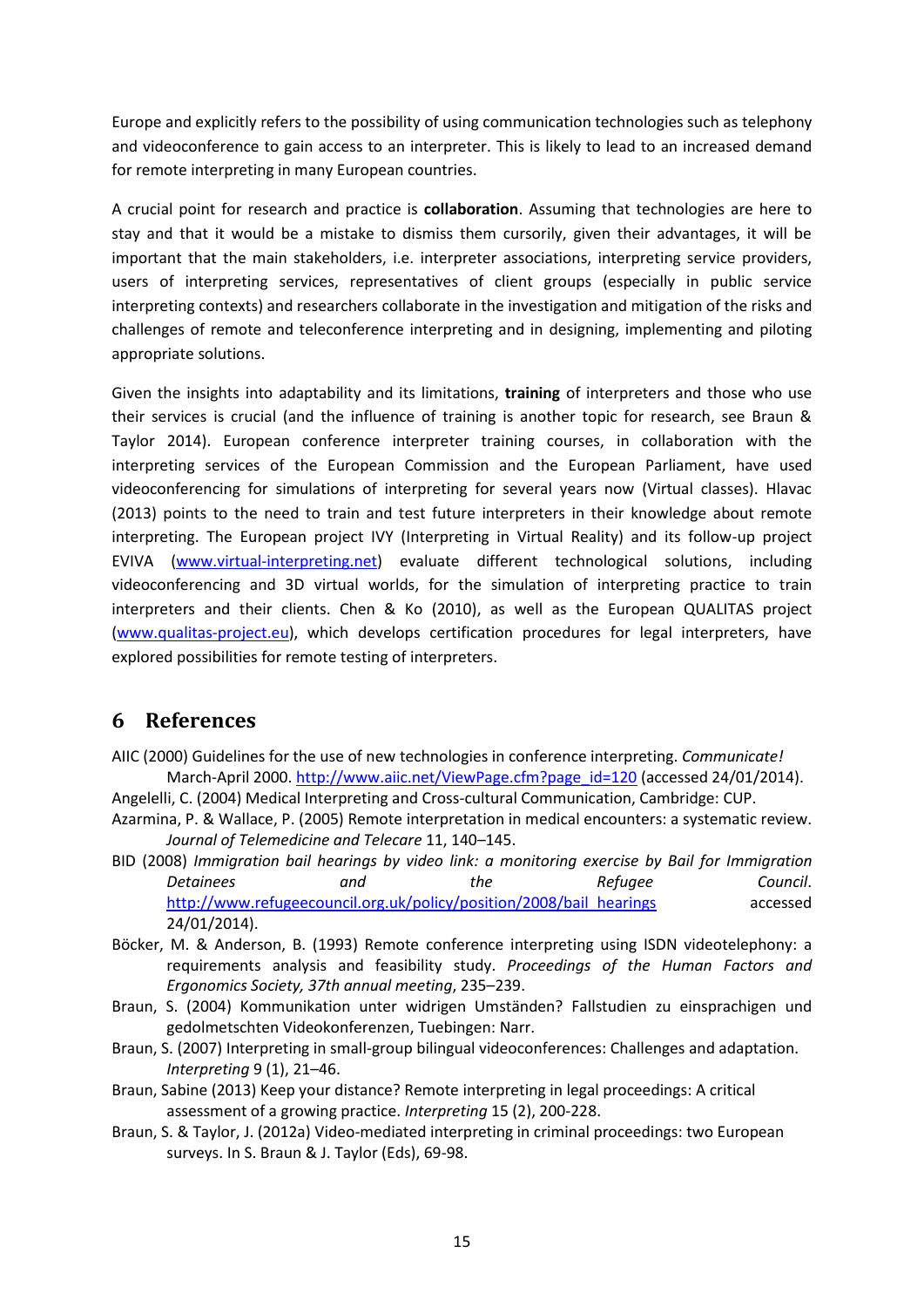- Braun, S. & Taylor, J. (2012b) Video-mediated interpreting: an overview of current practice and research. In S. Braun & J. Taylor (Eds), 33-68.
- Braun, S. & Taylor, J. (Eds) (2012c) *Videoconference and Remote Interpreting in Legal Proceedings*. Cambridge/Antwerp: Intersentia.
- Braun, S. & Taylor, J. (Eds) (2014) *Advances in Videoconferencing and Interpreting in Legal Proceedings*. Cambridge/Antwerp: Intersentia.
- Chen, N. & Ko, L. (2010) An online synchronous test for professional interpreters. *Education, Technology & Society* 13 (2), 153-165.
- Commonsense Advisory (2011) *Trends in telephone interpreting*. <https://www.commonsenseadvisory.com/AbstractView.aspx?ArticleID=2102> (accessed 24/01/2014).
- Causo, J.E. (2012) Conference interpreting with information and communication technologies. Experiences from the European Commission DG Interpretation. In S. Braun & J. Taylor (Eds), 227-232.
- Ellis, R. (2004) *Videoconferencing in Refugee hearings*. Ellis Report to the Immigration and Refugee Board Audit and Evaluation Committee. Available at [http://www.irb](http://www.irb-cisr.gc.ca/Eng/transp/ReviewEval/Pages/Video.aspx)[cisr.gc.ca/Eng/transp/ReviewEval/Pages/Video.aspx](http://www.irb-cisr.gc.ca/Eng/transp/ReviewEval/Pages/Video.aspx) (accessed 24/01/2014).
- Fowler, Y. (2007) Interpreting into the ether: interpreting for prison/court video link hearings. *Proceedings of the Critical Link 5 conference, Sydney, 11-15/04/2007*. <http://www.criticallink.org/files/CL5Fowler.pdf> (accessed 24/01/2014).
- GDISC (2007) *General Directors' Immigration Services Conference Interpreters' Pool Project 2007 - Project operational guidelines*. Unpublished report.
- Hlavac, J. (2013) A cross-national overview of translator and interpreter certification procedures. *Translation & Interpreting* 5 (1), 32-65.
- Hornberger, J., Gibson, C., Wood, W., Dequeldre C., Corso, I., Palla, B. & Bloch, D. (1996) Eliminating language barriers for non-English-speaking patients. *Medical Care* 34(8), 845–856.
- Kelly, N., (2008) *Telephone interpreting: A comprehensive guide to the profession*. Clevedon: Multilingual Matters.
- Ko, L. (2006) The need for long-term empirical studies in remote interpreting research: A case study of telephone interpreting. *Linguistica Antverpiensia* NS5, 325–338.
- Kurz, I. (2000) Mediendolmetschen und Videokonferenzen. In S Kalina, S Buhl & H Gerzymisch-Arbogast (eds) *Dolmetschen: Theorie – Praxis – Didaktik; mit ausgewählten Beiträgen der Saarbrücker Symposien.* St. Ingbert: Röhrig Universitätsverlag, 89-106.
- Lee, J. ( 2007) Telephone interpreting seen from the interpreters ' perspective. Interpreting, 2(2), pp.231–252.
- Licoppe, C. & Verdier, M. (2014) Hearings as multimedia and polyphonic performance. In S. Braun & J. Taylor (Eds), forthcoming.
- Locatis, C., Williamson, D., Gould-Kabler, C., Zone-Smith, L., Detzler, I., Roberson, J., Maisiak, R. & Ackerman, M. (2010) Comparing in-person, video, and telephonic medical interpretation. *Journal of General Internal Medicine* 25 (4) 345–350.
- Locatis, C., Williamson, D., Sterrett, J., Detzler, I. & Ackerman, M. (2011) Video medical onterpretation over 3G cellular networks: A feasibility study *Telemedicine and e-Health* 17 (10), 809-813.
- Luccarelli, L. (2011) Remote interpreting rides again. [http://aiic.net/page/3710/remote-interpreting](http://aiic.net/page/3710/remote-interpreting-rides-again/lang/1)[rides-again/lang/1](http://aiic.net/page/3710/remote-interpreting-rides-again/lang/1) (accessed 24/01/2014).
- Moser-Mercer, B. (2003) Remote interpreting: assessment of human factors and performance parameters. *Communicate!* Summer 2003. [http://aiic.net/ViewPage.cfm?page\\_id=1125](http://aiic.net/ViewPage.cfm?page_id=1125) (accessed 24/01/2014).
- Moser-Mercer, B. (2005) Remote interpreting: issues of multi-sensory integration in a multilingual task. *Meta* 50 (2), 727-738.
- Mouzourakis, P. (1996) Videoconferencing: techniques and challenges. *Interpreting* 1 (1), 21-38.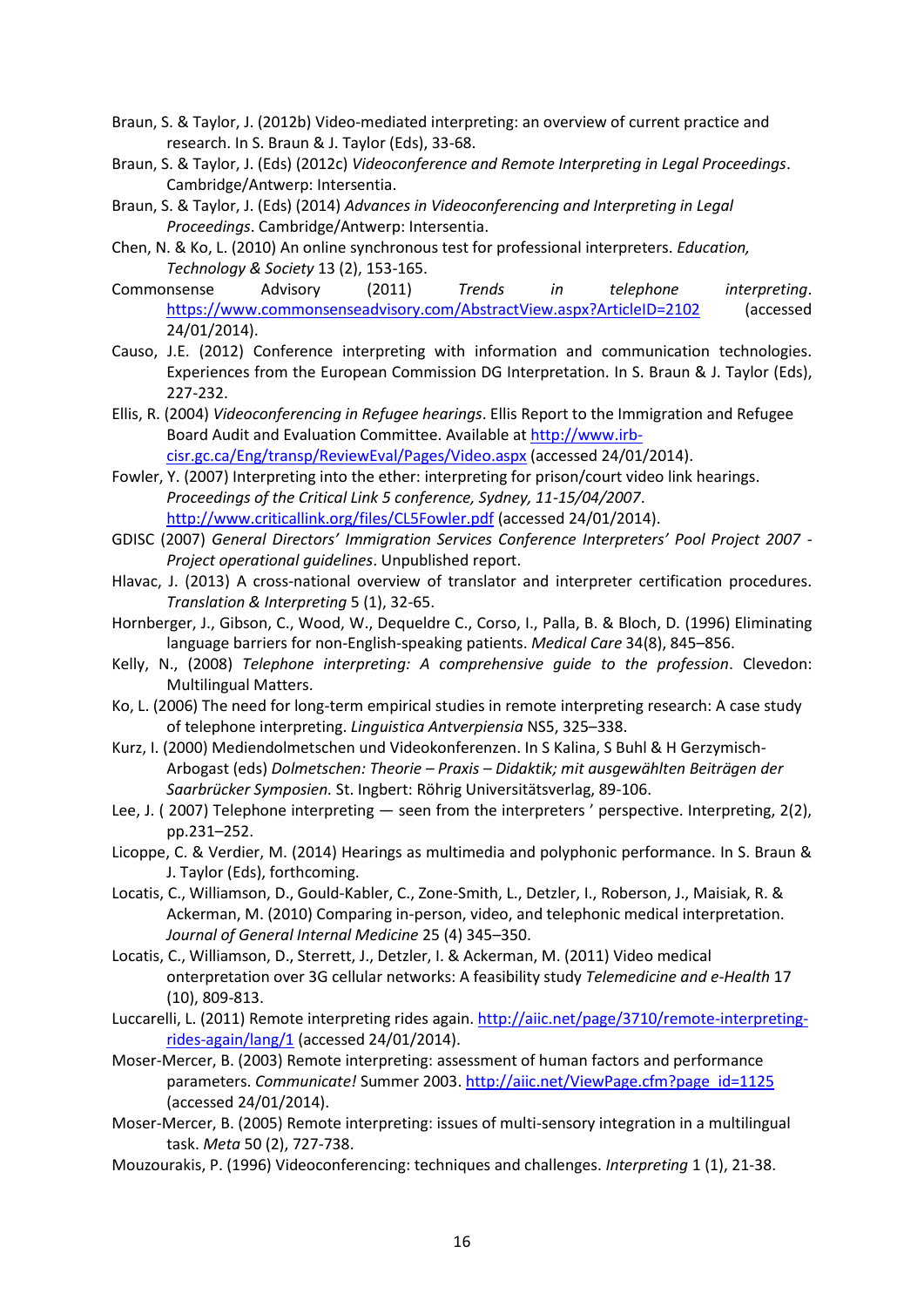- Mouzourakis, P. (2003) That feeling of being there: vision and presence in remote interpreting. *Communicate*!, Summer. <http://www.aiic.net/ViewPage.cfm/article911.htm> (accessed 24/01/2014).
- Mouzourakis, P. (2006) Remote interpreting: a technical perspective on recent experiments. *Interpreting* 8 (1), 45-66.
- Napier, J. (2012). Here or there? An assessment of video remote signed language interpretermediated interaction in court. In S. Braun & J. Taylor (Eds.), 167-214.
- Oviatt, S. & Cohen, P. ( 1992) Spoken language in interpreted telephone dialogues*. Computer Speech and Language* 6, 277–302.
- Ozolins, U. (2011) Telephone interpreting: Understanding practice and identifying research needs. *Translation & Interpreting* 3 (1), 33-47.
- Paneth, E. (1057/2002) An investigation into conference interpreting. In F> Pöchhacker & M. Shlesinger (Eds), *The Interpreting Studies reader*. London: Routledge, 31-41.
- Price, E., Pérez-Stable, E., Nickleach, D., López, M. & Karliner, L. (2012) Interpreter perspectives of inperson, telephonic, and videoconferencing medical interpretation in clinical encounters. *Patient Education and Counseling*, 87 (2), 226–232.
- Rosenberg, B.A. (2007) A data driven analysis of telephone interpreting. In C. Wadensjö, B. Englund Dimitrova, & A. L. Nilsson, eds. *The Critical Link 4. Professionalisation of interpreting in the communit*y. Amsterdam: Benjamins, 65–76.
- Roziner, I. & Shlesinger, M. (2010) Much ado about something remote: Stress and performance in remote interpreting. *Interpreting* 12 (2), 214–247.
- Selhi, T. (2000) Interpretation on the Internet. *Communicate!* October 2000. <http://www.aiic.net/ViewPage.cfm/article154.htm> (accessed 24/01/2014).
- UNESCO (1976) A teleconference experiment. A report on the experimental use of the Symphonie satellite to link Unesco Headquarters in Paris wit hthe Conference Centre in Nairobi. Paris: UNESCO.
- Van den Hoogen, R. & Van Rotterdam, P. (2012). True-to-life requirements for using videoconferencing in legal proceedings. In S. Braun & J. Taylor (Eds), 215-226.
- Verrept, H., (2011) Intercultural mediation through the Internet in Belgian hospitals. 4th International Conference on Public Service Interpreting and Translation, 13th-15th April 2011. Abstract available a[t http://tisp2011.tucongreso.es/ti2011/files/book-abstracts.pdf.](http://tisp2011.tucongreso.es/ti2011/files/book-abstracts.pdf)
- Wadensjö, C. (1999) Telephone interpreting & the synchronisation of talk in social interaction. *The Translator*, 5(2), pp.247–264.

## **7 Further Reading**

Braun, S. (2013) Keep your distance? Remote interpreting in legal proceedings: A critical assessment of a growing practice. *Interpreting* 15 (2), 200-228.

This article provides a qualitative and quantitative analysis of interpreting quality in on-site and videoconference-based remote interpreting in the legal setting, drawing on police interviews as a source of data and discussing the implications for practice and research.

Braun, S. & Taylor, J. (Eds) (2012) *Videoconference and Remote Interpreting in Legal Proceedings*. Cambridge/Antwerp: Intersentia.

This volume covers different configurations of videoconference-based interpreting in legal proceedings. It gives an overview of current practice and research, and presents research findings, suggestions for training and recommendations for best practice. It is of interest to interpreters, educators, students and legal professionals.

Kelly, N., (2008) *Telephone interpreting: A comprehensive guide to the profession*. Clevedon: Multilingual Matters.